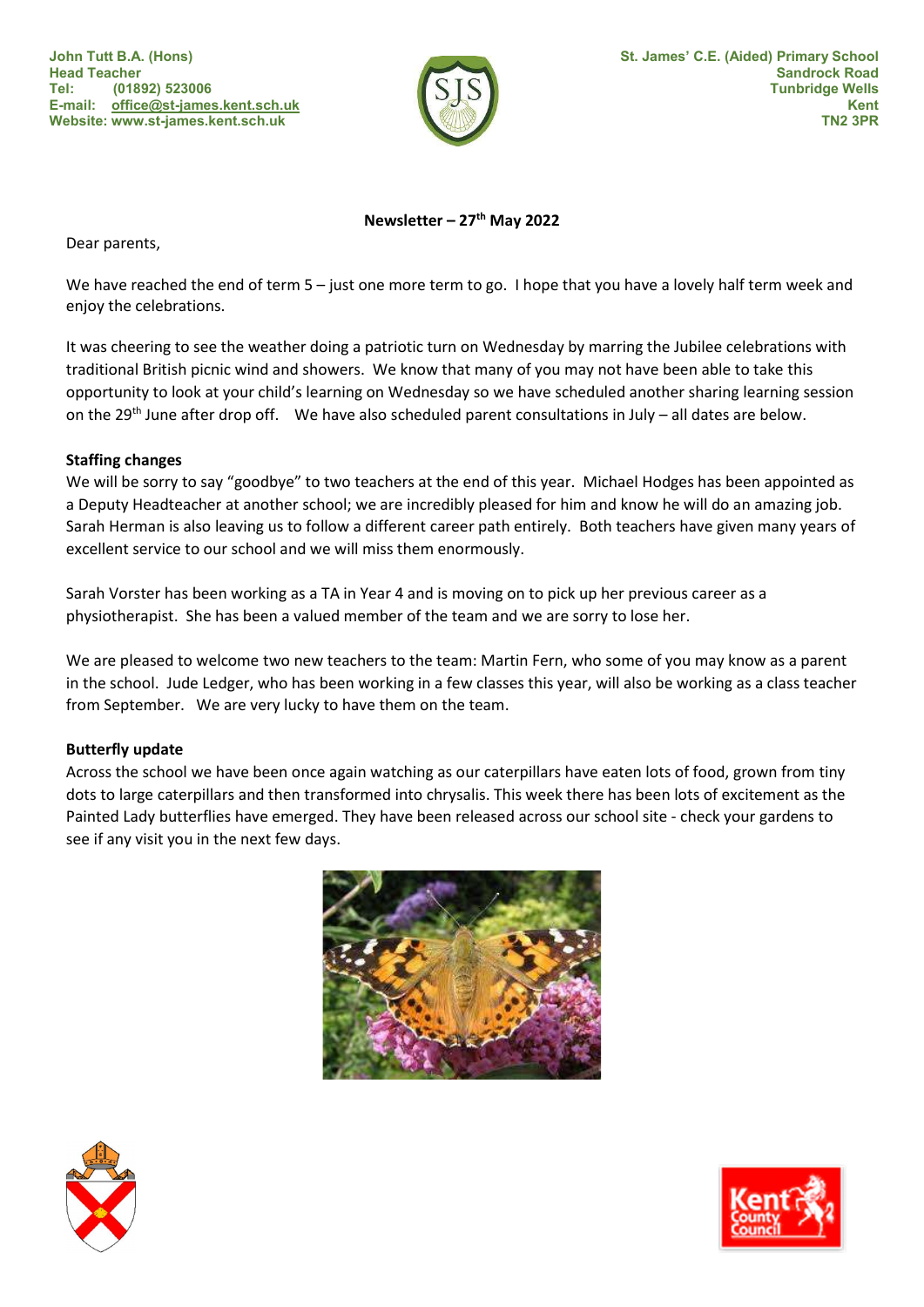## Early Years

Reception have really enjoyed learning about bugs this term, finding out new facts and learning new. They also really enjoyed celebrating the Jubilee by sharing their learning with parents followed by lots of cake!

The children have also enjoyed waiting patiently for the tadpoles to turn into frogs, observing changes to the caterpillars as they turn into chrysalis and to see the arrival of some baby chicks.





#### Harp lessons

Would your child like to learn the harp? Lessons start at £13.75/month and you don't have to have a harp at home. Please email our harp teacher Nickki if you are interested: plinkplonkharp@hotmail.co.uk

Please note that lessons do come with strings attached. That joke never gets old (for me anyway).

## Healthy snacks

Children are allowed to bring in a healthy snack to eat at break time, and by "healthy", we mean fruit. Cereal bars are packed with sugar and are not a healthy snack, however posh the packaging might be. Ultra-refined fruit strings or similar are also unhealthy – they have had all the sugar concentrated and the good stuff removed. If you wish to send your child to school with a snack, please stick to fruit – raisins are acceptable. Please note: anything containing nuts should not be brought on to the school site due to allergies.

## Forest School

Forest School enjoyed welcoming the children and parents who visited our sites on the Jubilee afternoon. The children proudly showed everyone around, demonstrated the swings and challenged the adults to scramble through the undergrowth.

Top marks to those parents who managed to squeeze through and to the children who taught them the Forest School rules as they went round, especially leading their parents out to the fire circle when the whistle blew!

Hopefully, we'll have another chance to have an open-site in the future. Mrs Hadley

#### Sports Update

#### Cricket

On Wednesday, we took two Year 5/6 teams to Tunbridge Wells CC to compete in the annual cricket tournament. The B team finished  $3<sup>rd</sup>$  in their group - beating Langton, but unfortunately losing to Claremont A and St Matthew's and therefore not making it through to the quarter finals. They then played some friendlies in the afternoon, beating SKPS, Broadwater Down and Bishops Down.



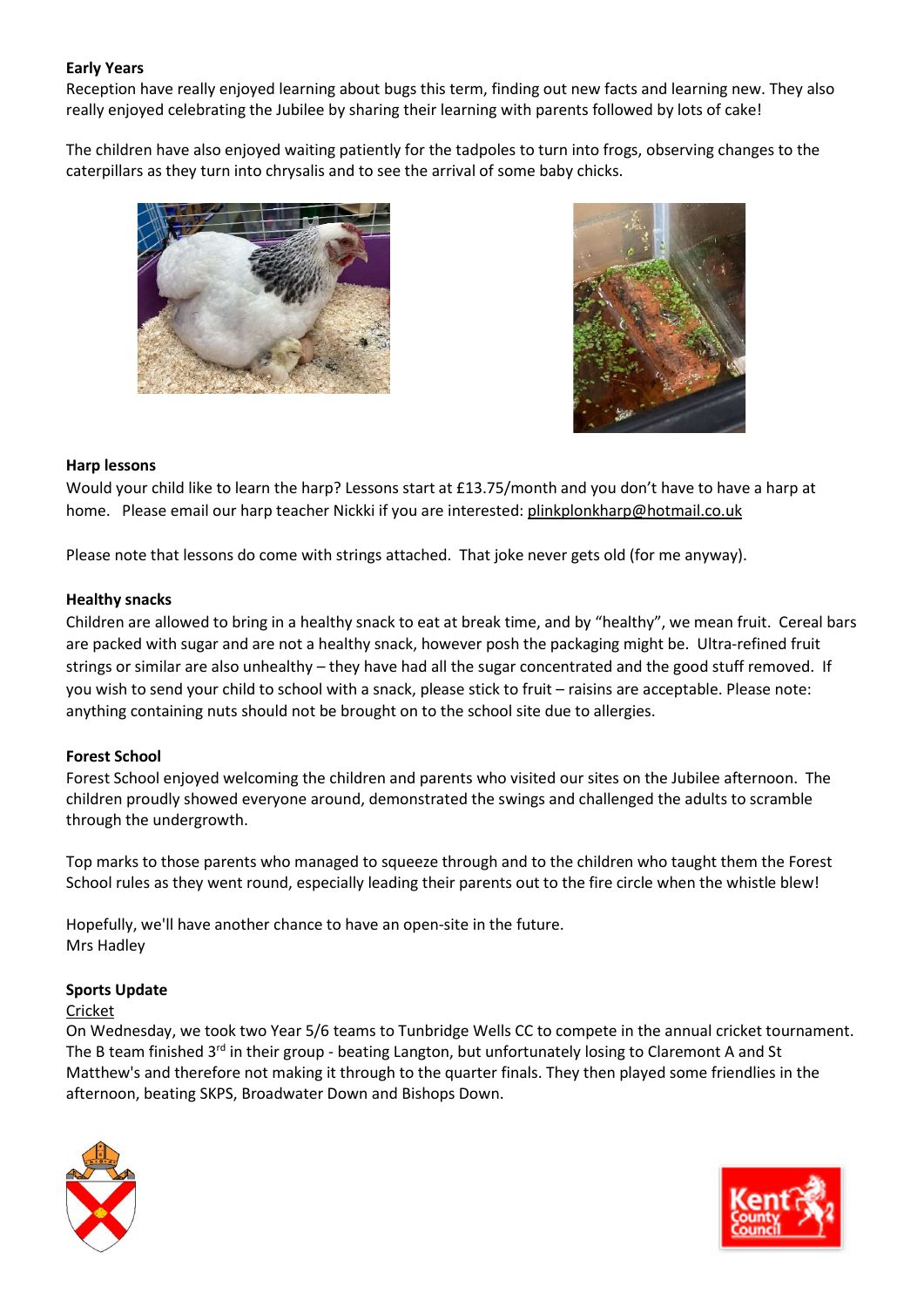The A team finished 2<sup>nd</sup> in their group, beating Southborough, Broadwater Down and St Peter's, but losing to a strong St Mark's team. In their quarter final, the team narrowly missed out to Bidborough, losing by 8 runs and therefore finishing 5<sup>th</sup> overall. They then played friendlies against Claremont B and Bishops Down, winning both. A great day's cricket all-in-all, despite the miserable weather!



# Football

Last Monday, our A team went to Tunbridge Wells Football Club to play their finals day, following from their tournament victory a few weeks ago. The boys beat Claremont 1-0 in the first game, defeated Hildenborough 2-0 in the second and Slade 1-0 in the third. This put us top of the group and into a final against Claremont. In an extremely tight game, a long throw caused mayhem in the Claremont area, and Daniel's flicked header was deemed over the line by the officials. The team defended resolutely to the end, leaving us 1-0 victors at the end champions of Tunbridge Wells and Tonbridge! A huge congratulations to the team for all their hard work this year.



Mr Hodges

## KS2 Accelerated Reader 27.05.22

We are so proud of all the children for their continued engagement in, and enjoyment of, their reading activities. A huge well done to our three millionaire readers – Divit (Dormouse Class), Lily (Kestrel Class) and Anna (Nightingale Class).

Many congratulations to our winners of the Accelerated Reader Challenges this week:

| Highest Individual Word Count | <b>Highest Number of Quizzes</b><br>Passed | <b>Highest Class Word Count</b> |
|-------------------------------|--------------------------------------------|---------------------------------|
| Divit in Dormouse Class       | Aria in Chaffinch Class                    | <b>Kestrel Class</b>            |
| 1,361,464 words               | 85 quizzes                                 | 6,134,791 words                 |

Is your child stuck for ideas about which book to read next? These websites will help you choose books for your children.

https://www.booktrust.org.uk/books-and-reading/bookfinder/ https://peters.co.uk/100-books-for-every-year-group-primary https://www.booksfortopics.com/